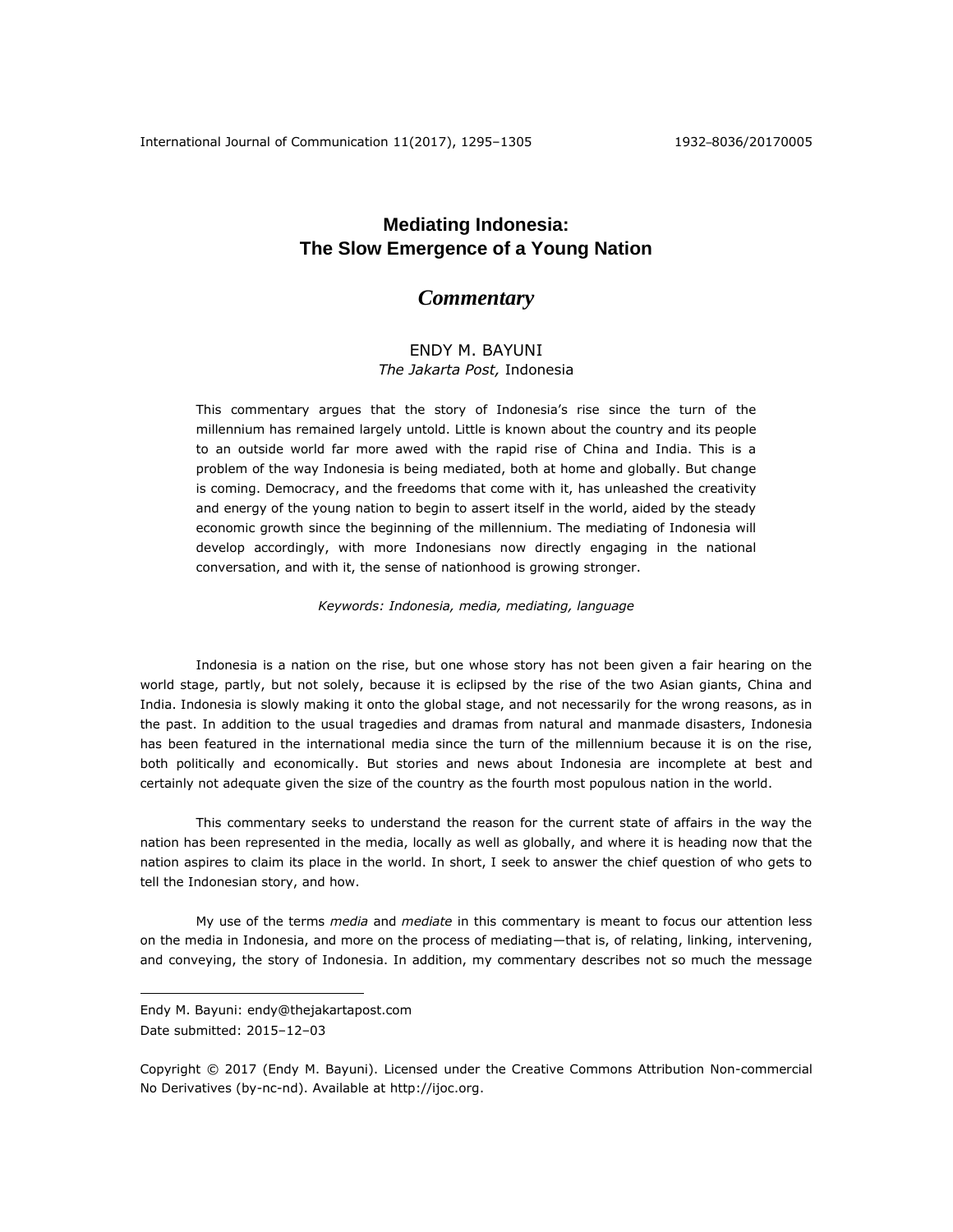and the impact media stories have on the nation and abroad, but more the process that goes into making the news, and hence the mediated message. I begin by looking at the largely untold story of Indonesia's impressive rise since it embraced democracy just before the turn of the millennium and how this story is being portrayed in the media. The article analyzes the internal and external factors for this current state of affairs. The second part of the article examines the Indonesian media landscape: Who are the key players, and how do they operate in mediating the message? This section focuses on the sprawling local media, including the rise of the social media that is helping to fill the gaps in the flow of information, as well as the presence of the foreign media that play a key role portraying Indonesia's rise on the global stage. What are the forces affecting the way they report on Indonesia? Finally, the article describes the challenges ahead for Indonesia to fulfill its aspirations to become a major global player.

Democracy and freedom have unleashed the energy and creative forces of Indonesians that affect the way they express themselves, and together with the way they embrace Internet technology, these forces have changed the way Indonesians are mediating themselves. But the pace with which Indonesians master languages (Indonesian as well as major foreign languages, including English) and develop effective communication skills that meet international standards will determine how soon and how effective this mediation will be.

## **The Rise of Indonesia: An Untold Story**

Indonesia, an archipelagic country of more than 17,000 islands and more than 250 million people, is rising. It is gaining more recognition in the international media and literature, though still not to the extent that reflects its size, and now its ambition to be a global player.

Many writings recognize Indonesia as the world's fourth most populous nation and the country with the largest Muslim population. And increasingly, many of these writings contain descriptions such as the third largest democracy in the world, the largest Muslim-majority democracy, the largest nation and largest economy in Southeast Asia. And there are accolades such as an emerging democracy or an emerging market economy. Today, an Indonesian leader sits at the G-20 annual summit of the largest economies in the world. At the current rate of economic growth, many predict that Indonesia, now ranking 16th in gross domestic product, will be among the 10 largest economies in the world by 2025, and in the top five by 2040.

Indonesia's story is not unique. In the context of the rise of the entire Asian continent, Indonesia's is but one of the narratives making up the whole of the "Asian Century" story. And it is not among the most important narratives. That claim belongs to China, whose rapid rise in the last two decades has turned it into an economic, political, and military power that challenges the United States's supremacy. There is also the story of India, which is emerging both economically and politically. These two Asian giants not only draw most of the world attention and direct foreign investment, but their stories have inevitably eclipsed those of smaller Asian countries. Indonesia has the misfortune of being a distant third largest country in Asia. Its story, as impressive as it may seem, is neglected or, worse, remains largely untold.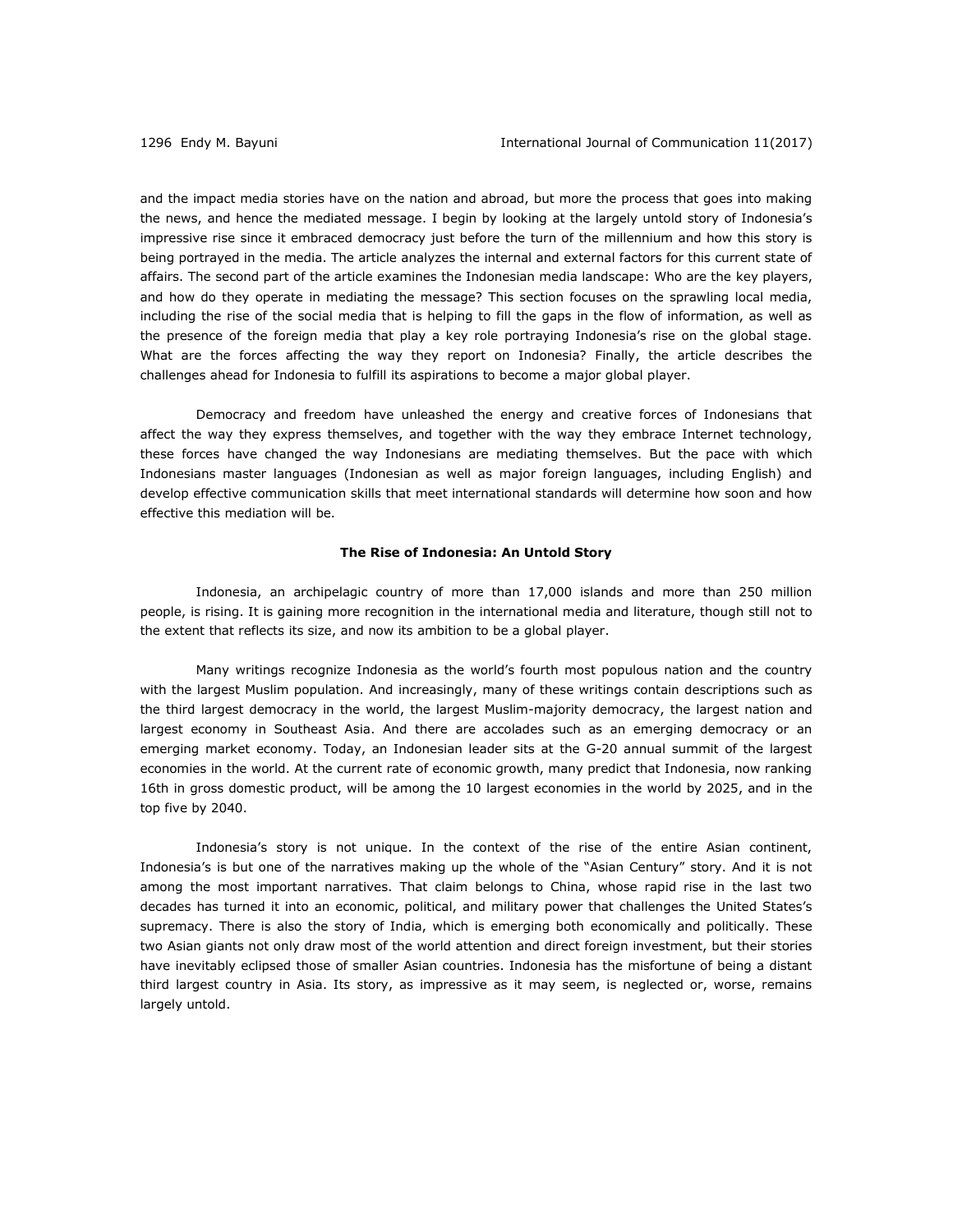Indonesia held general elections in 2014 that could be described as free and fair by world standards. This was its fourth democratic election since it embraced liberal democracy in 1998 after more than three decades of President Suharto's authoritarian rule. The inauguration of Joko Widodo as the seventh president in October 2014 marked the most peaceful and orderly leadership succession the nation has seen in its 69 years of independence. All previous changes had been either bloody or messy or both.

Widodo was the first elected president since 1999 who had no connection with the corrupt Suharto regime. The small-time furniture businessman was an outsider who came to challenge the political system dominated by dynasties that characterize many Asian political landscapes. And Widodo succeeded. That's a sign that democracy works. Indonesia's story stands out all the more when compared with two other big countries that have failed in their experience with democracy. Thailand, among the first in Southeast Asia to go democratic in the 1990s, has reverted to a junta rule. Egypt, one of the early risers in the 2011 Arab Spring, saw the military wresting back power from a democratically elected government.

Indonesia has come a long way since *New York Times* columnist Thomas Friedman (2000) pronounced the country a "messy state" following a visit in 2000. The nation then was struggling with political instability on all fronts, from armed insurgencies in Aceh and Papua, communal conflicts between Muslims and Christians in Maluku and in the Central Sulawesi district of Poso, and a violent ethnic cleansing campaign by Dayak tribe in Borneo targeting migrants from Madura Island.

Many of these problems have been resolved through negotiations that observed basic democratic principles. A case in point is the peace agreement between the government and the Aceh Free Movement that had been fighting for an independent state. The devastating tsunami of December 2004 pushed the two sides to agree to peace to allow for the rebuilding of the territory. Today, Indonesia still faces lowlevel insurgency in Papua at the east end of the archipelago. There are persistent allegations of human rights violations, remnants of past practices, including the jailing of people for expressing their opinions. But Papua is an anomaly, an exception to the rule in a country where democratic governance has become the norm.

Indonesia's successful experience with democracy defied skeptics who subscribe to Samuel Huntington's (1996) "clash of civilizations" theorem that Islam is incompatible with liberal democracy. Beside the periodic elections, many freedoms and basic human rights have been enshrined in the national constitution. Indonesia has not been spared from the effect of radical Islam, though. It has had its own homegrown terrorist organizations exploiting Islamic symbols with deadly effects, and some of these work in collaboration with their ideological counterparts overseas, including Al Qaeda and the Islamic State of Iraq and Syria.

However, the way Indonesia has dealt with terrorism following the devastating suicide bombs on the holiday island of Bali in October 2002 is an example that even established democracies like the United States should heed. Rather than resorting to draconian measures, such as making arrests without trial or suppressing freedoms, Indonesia has defused the terrorist threats through the strict implementation of democratic rule of law, observing due process and the legal rights of terrorist suspects arrested. Police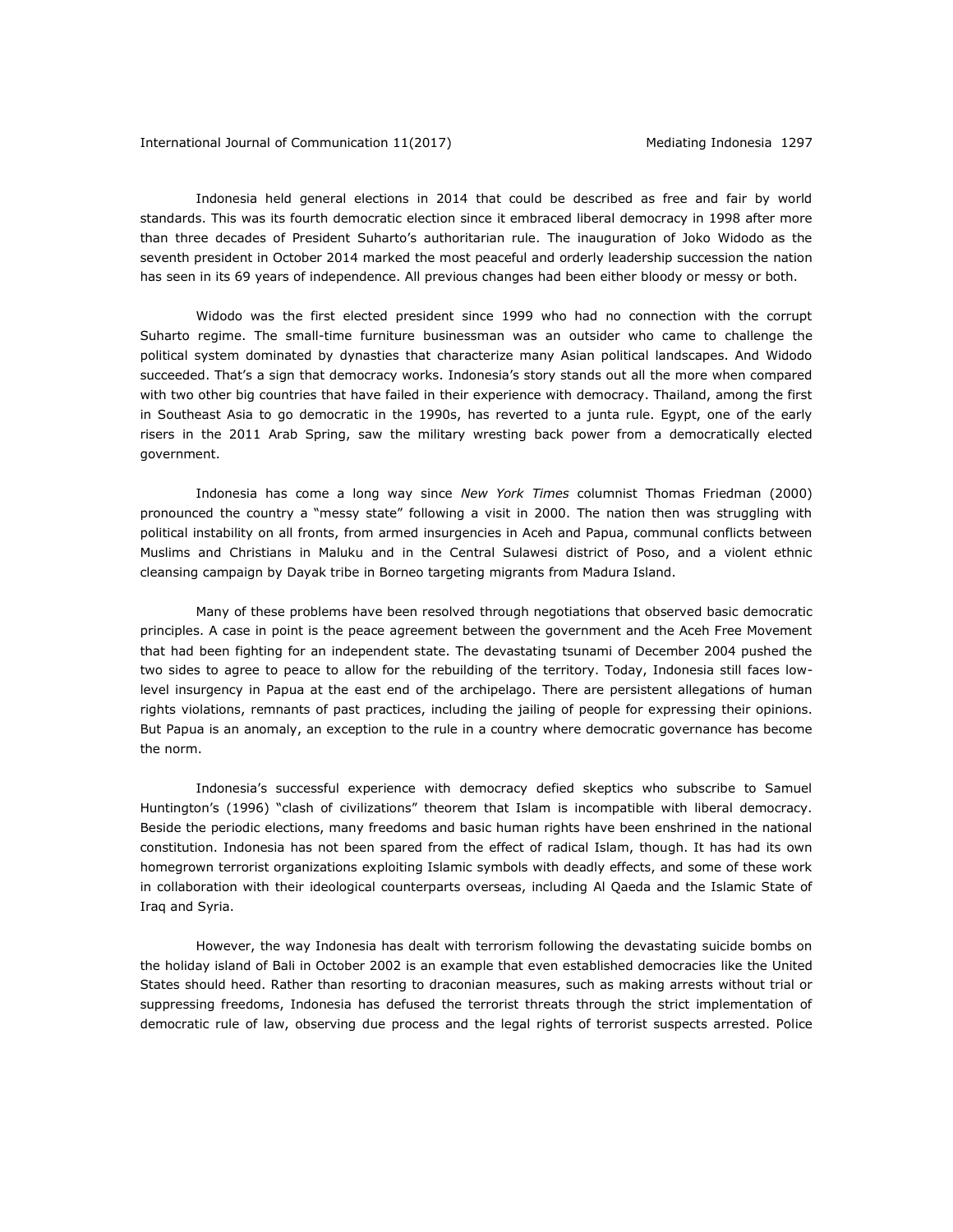and intelligence capabilities in dealing with terrorist threats have been strengthened, allowing them to foil many terrorist plots. The military, which since 2002 had been relieved of its job in national security to focus on defense, has not been brought in to fight Indonesia's war on terror.

Indonesia is living proof that democracy and Islam not only are compatible, but reinforce one another. The tolerant brand of Islam that has evolved across most of Southeast Asia has been a major factor. Civil societies in Indonesia, including the two largest Muslim mass organizations Nahdlatul Ulama and Muhammadiyah, have been the driving force for more freedom and democracy. They are also the main moderating forces of Islam in the country.

Democratization has also been accompanied by economic growth, defying the conventional belief readily embraced by dictators in Third World countries in the 1980s that you could have one or the other, but not both. Indonesia under Suharto pursued economic development vigorously with growth rates at times reaching 7–8% a year, but this came at the cost of suppressing freedoms and basic rights. Democracy was considered by the regime a luxury that developing countries could not afford; and supporters of this theory have argued that democracy is something that is only possible once a country reaches a certain level of prosperity, and where the size of its middle class passes a critical mass. But in the absence of democratic checks and balances, corruption and abuse of power became so rampant that they brought Indonesia to the brink of an economic collapse when the financial crisis struck Asia in the late 1990s. The authoritarian model of development has failed Indonesia.

Post-Suharto Indonesia took a different approach to development by ensuring freedom and basic rights first and introducing democratic governance that includes curbing corruption. By the time President Susilo Bambang Yudhoyono came to power in 2004, Indonesia enjoyed relative political stability that allowed the nation to pursue economic development, with some measure of success. One proof of its economic resilience came when Indonesia was one of only a few countries that were little affected by the global financial crisis of 2008–2009.

Indonesia today still faces immense economic challenges. Although the official poverty rate has been slashed to 11.25%, that still translates to more than 28 million people living below the poverty line. Officials say the economy needs to grow annually by at least 4% to create enough jobs for the three to four million people who join the labor force every year—a task equivalent to creating jobs for the size of neighboring city-state Singapore each year. Numbers such as these can be mind-boggling, but Indonesia deals with these challenges by strengthening democratic institutions.

Indonesia has also been active in international diplomacy, although many observers have argued that the country is "still punching below its weight." The preamble to the 1945 Constitution states that Indonesia should play an active role in the promotion of global peace and prosperity, but the extent to which it can live up to this mandate is economically and militarily limited. Indonesia has pursued its foreign policy in the past mostly through the 10-member Association of Southeast Asian Nations (ASEAN), which it helped found in 1967. Considered one of the most successful regional organizations, ASEAN formally launched into an economic community at the end of 2015, a move its leaders considered necessary for members to avoid being drowned by the rise the two Asian giants China and India.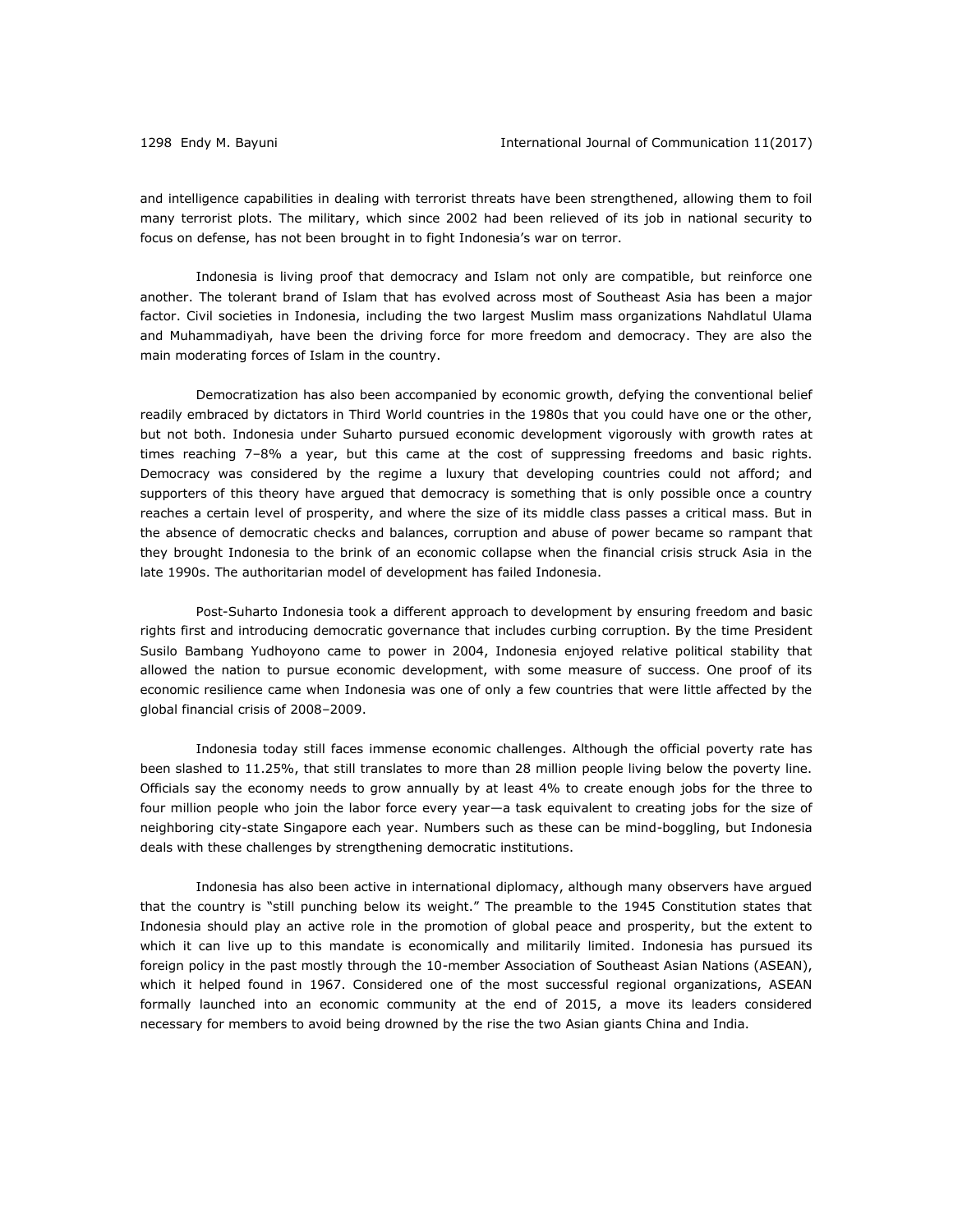President Widodo, since coming to office in October 2014, has been pushing Indonesia to become a maritime power. This may seem like an obvious move given the archipelago's vast territorial waters, but no earlier president has tried. In addition to straddling the Indian and Pacific Oceans, Indonesia is responsible for overseeing four international sea-lanes of communication that pass through its territory. Due to neglect, Indonesia's narrow straits and unprotected waters were infested with pirates and illegal foreign fishing boats. Indonesia is now aiming to strengthen its capability to exercise sovereignty over its territorial waters. There are no territorial ambitions.

Has the successful transformation of Indonesia into a democracy made it less interesting to scholars and journalists? One study by Andrew MacIntyre and Douglas Ramage (2008) describes Indonesia as a "normal" country. Could this "normal" state of affairs be one reason why the Indonesian story is not being told in the global media?

Glimpses of Indonesia's rise have appeared the international media and literature, but they are inadequate both in numbers and in substance. Because they are largely mediated by non-Indonesians, they fail give the complete picture.

Stories and news of Indonesia's democratic transition and economic progress feature from time to time in the international media. But going by the headlines since the turn of the millennium, Indonesia is still largely portrayed as a disaster-prone country, from big tsunamis, earthquakes, landslides, and volcanic eruptions to terrorist attacks and plane crashes as well as corruption and human rights violations. In between these tragedies, we sporadically find stories and news about Indonesia as an emerging democracy and emerging market economy.

While stories by non-Indonesians are relevant in mediating Indonesia on the world stage, they are presented mostly with their perspectives and biases. The near absence of Indonesians' involvement means these stories often fail to capture the biases and the aspirations of the people.

There are very few Indonesian media—led and managed by Indonesians—that cater to the global audience. Few Indonesians work for the international media. A quick search on amazon.com of all books on Indonesia published in English in 2014 shows that almost all of them have been written by non-Indonesians. The few books by Indonesian authors would likely be English translations of their work.

When it comes to mediating its own message, Indonesia is trailing most other countries in Asia, certainly behind China and India but also Japan, Korea, Vietnam, Singapore, and Malaysia. These countries are already doing their own mediation, whether through print and broadcast media or through films.

The problem facing Indonesia is not so much that its story has been eclipsed by China and India. The larger challenge is for Indonesia to be able to tell its own story, to mediate its own message, as it rises on the global stage. For Indonesia to catch up, it needs to address two main problems: mastery of foreign languages (English in particular) and improving people's skills in telling their story, whether in the traditional or the new media.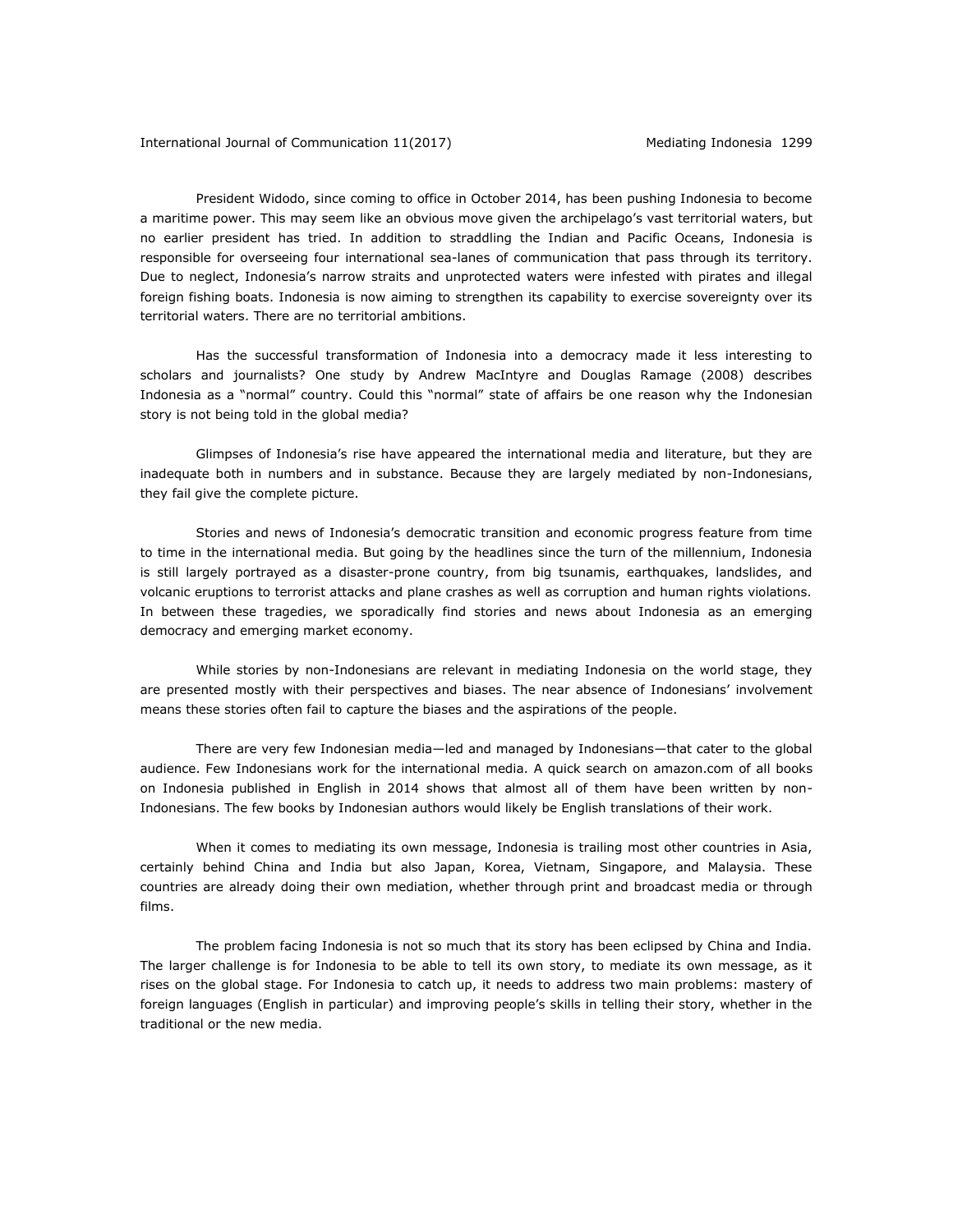## **Who Is Mediating the Message? The Media Landscape**

The media landscape in Indonesia has been undergoing a massive transformation since the turn of the millennium. Two major factors are driving this change. First, with freedom of expression and freedom of the press now guaranteed in democratic Indonesia, the number of media outlets, both print and broadcast, has grown dramatically. Second, the Internet revolution, particularly with the arrival of the social media, has led to an explosion in the number of players. Mediating the message is no longer the monopoly of a few elites calling themselves journalists.

Freedom and the Internet have also led to the unleashing of energy and creativity that affects the way news and information are being produced and disseminated. Besides the mass media proper, other forms of media for creative expressions are experiencing rapid growth. The movie industry, once dormant and even doomed to oblivion, has made a strong comeback. Indonesian-made movies now regularly compete against Hollywood and Bollywood titles at local movie theaters. TV production houses are churning out melodramas to occupy peak viewing hours once dominated by Latin, Korean, Chinese, and Indian productions. The book publishing business is experiencing a renaissance with the discovery of young talents writing novels as well as nonfiction titles.

There is one big problem with this otherwise rosy picture. Almost all this energy is devoted to mediating the message for the home audience. Most of the content is written or presented in the Indonesian language; little is presented or written in, or translated into, English or other foreign languages. Before the Internet revolution and before the press industry was given its freedom, many people in the country were beyond the reach of media. As recently as the 1990s, newspapers only reached urban dwellers. Television news was the monopoly of the state. Book publishing and the movie industry suffered from weak demand and a shortage of creativity.

The media in Indonesia are essentially in the business of catching up. They are still trying to reach the largely untapped and hitherto inaccessible home market. With a population of 250 million people, it is a huge market. Commercial interests dictate that they forget the foreign market for now, because it is a tough market to crack. But there is one large, readily and easily accessible market right here at home.

The Indonesian Press Council, a state-funded agency independent of the government tasked with overseeing the media industry, estimates there are more than 1,100 publishing titles, including dailies, weeklies, monthlies, and tabloids; over 200 television stations; and thousands of radio stations if we include community radio. Their precise numbers are harder to pin down. Unlike under Suharto, one does not need to secure a publishing license to launch a newspaper or magazine (the broadcasters are easier to track since they have to lease the frequency and pay fees to the government).

The ICT revolution is rendering these players in the media landscape increasingly less relevant today. Many traditional media outlets have built a presence in the digital world, where they find that they are no longer the only players in the business of disseminating information. They are being joined by start-ups, bloggers, citizen journalists, and ordinary people using the social media to reach out to the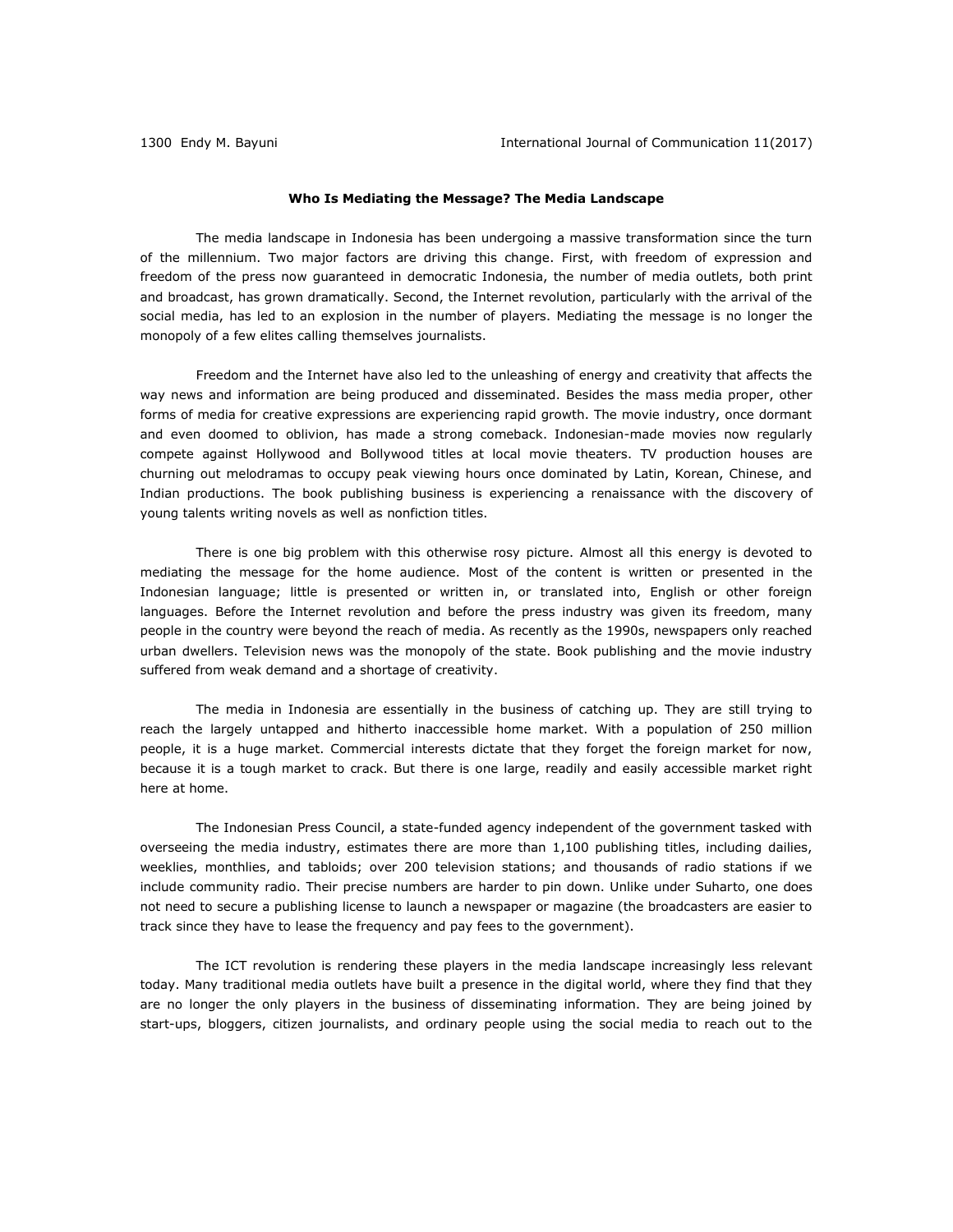larger audience. Indonesia today ranks fourth in the number of Facebook users and fifth in the number of Twitter users. Jakarta in 2013 was dubbed the world's capital for Twitter.

Indonesians are embracing social media in a way that has changed how news and stories are being produced, disseminated, and used or absorbed. Since we are still early in the social media revolution, it would be premature to draw any conclusion about the way the Indonesian story is being mediated. All one can say at this stage is that the number of players who are mediating the message has grown exponentially.

The social and political environment in which the media operate could not be more conducive. Indonesia today can boast of having the freest press regime in Southeast Asia and one of the freest in East Asia, comparable to Japan and South Korea. One of the first things President B. J. Habibie did when he assumed office in May 1998 was to end all forms of government controls over the media. Indonesia has never looked back since.

Subsequently, the constitution was amended to guarantee many freedoms, including the most important of all: freedom of expression. Parliament followed with a new press law in 1999, a new broadcasting law in 2002, and a cyber law in 2008. A bonus for journalists came in the form of a law on public access to information, the Indonesian version of the U.S. Freedom of Information Act, in 2008. There are still limitations to press freedom, however, such as laws dealing with pornography, defamation (categorized as a crime), and blasphemy. And the freedoms accorded to journalists are not extended to ordinary people; several people have gone to jail for posting materials on the Internet.

Intimidation of journalists and other media actors still happens from time to time, not from the government, but from radical groups and powerful politicians and businesspeople. Although the press law offers mediation and legal recourse to address complaints, some people prefer to use force and intimidation against the media. Government censorship may be a thing of the past, but the press today must contend with new types of bullies.

Media workers, now empowered with legislation that supports rather than hinders their work, are enhancing their professionalism. Various journalist organizations operating in different platforms—print, broadcasting, and digital—have developed a common professional code of ethics. Today, self-regulation, rather than government regulation, prevails. The Press Council, which represents the journalism profession, the media publishers, and the public, mediates disputes filed by members of the public against media outlets. Journalist organizations actively promote more ethical journalism and punish those who breach the professional codes of ethics.

The biggest threat to press freedom today comes from an unlikely quarter: the owners of the media, especially now with the growing concentration of ownership as media becomes a big business. The 2014 election was a watershed as media outlets owned by powerful businesspeople or politicians openly and blatantly campaigned on their behalf. Previously, their editors had been able to keep owners at bay and ran their organizations independently and professionally. That ended in 2014.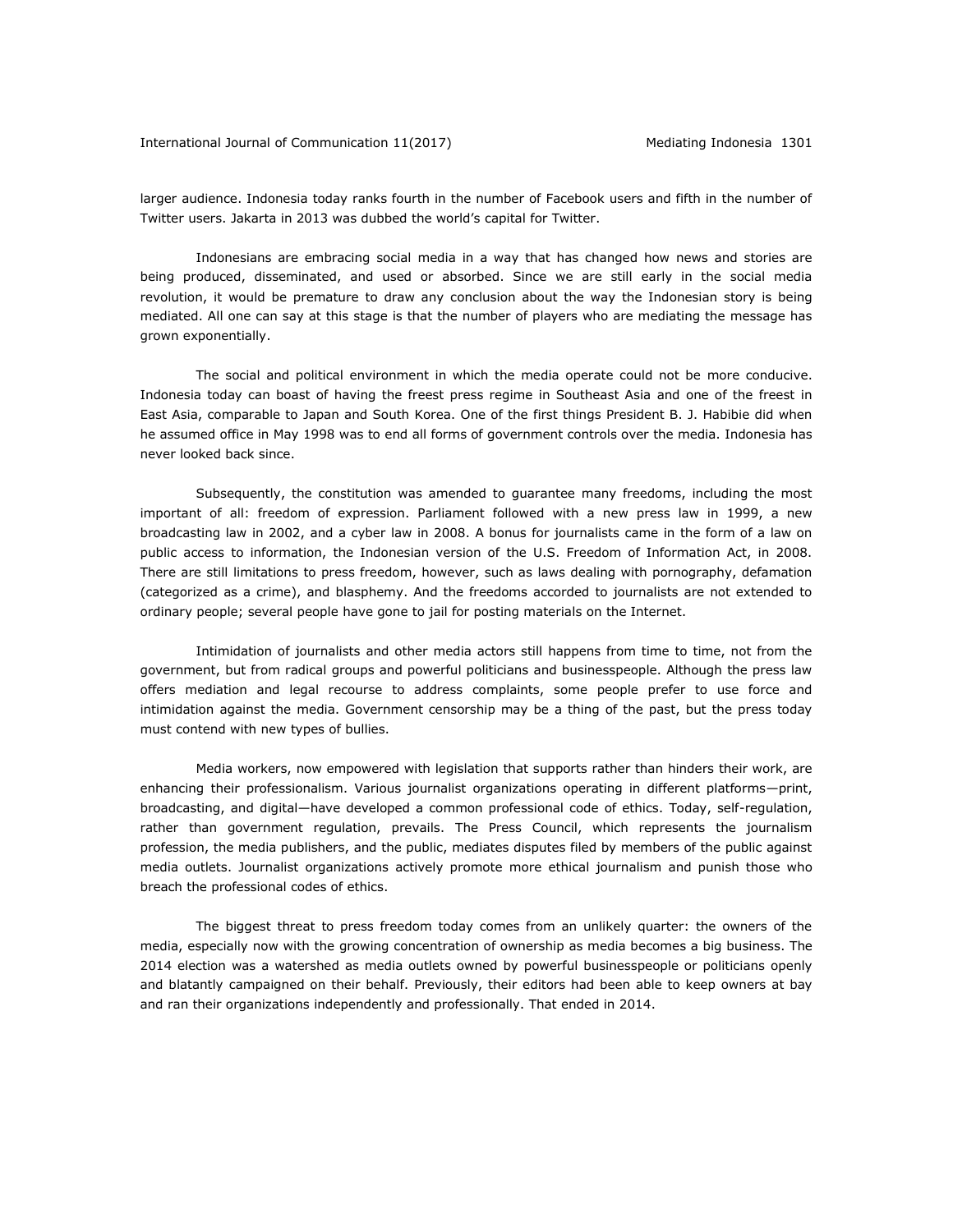If there is one thing that the nation's oligarchs have learned about democracy, it is that control of the big media outlets could help them win elections. Fortunately, the big media outlets were divided over which party to support during the 2014 elections. The big media outlets virtually canceled each other out to neutralize any influence their reporting had over voters. In the end, the partisan media became the biggest losers, as their credibility in the eyes of the public suffered; some did not even win the elections for their bosses. Although the elections are over, these media outlets continue to be identified as representing their owners' political interests.

The biggest neutralizing factor of the increasingly partisan media landscape has been the rise of the Internet. While the big media outlets have all moved and invested heavily in their digital versions, they learn soon enough that they are not the only players in the business of disseminating news and information. They have to compete against online news start-ups, bloggers, and citizen journalists. The growth of social media multiplied the number of players many times over as Indonesians actively post their news and views or share them among their expanding circles of friends. Many of them may not necessarily practice journalism, and they are not subject to the rules and ethics governing the profession, but they compete for the time and attention of the same audience. It is wrong to underestimate their role. They are making a big difference in the way Indonesians produce, disseminate, receive, and absorb news and stories.

Despite the explosion in the number of players in the traditional and new media, only a few are known to have the global audience in mind. Two daily newspapers publish in English: *The Jakarta Post* and *Jakarta Globe*. Both have online versions that allow them to reach a much wider global audience. A number of TV stations run limited English programs. Some Indonesians blog in English, and others post messages in their social media in English.

But their number is still too small to mediate the Indonesian message to the world. For now, news and stories on Indonesia and its rise on the global stage are told mostly by the small band of foreign journalists residing in Jakarta who are reporting from Indonesia and by foreign scholars who dedicate their study to Indonesia. Although they are doing as good a job as can be expected, their number is declining. Major American and European media outlets are cutting back on international news reporting for financial reasons, creating an even bigger vacuum. In the early years of Indonesia's democratic transition, *The New York Times*, *The Washington Post*, and CNN all had correspondents in Jakarta to report on the changes. They have since pulled out or been reassigned to China and India for the bigger stories. And fewer foreign scholars are taking an interest in Indonesia as area studies lose their appeal globally.

The near absence of Indonesians mediating their own message is clearly felt in the number of books on Indonesia by Indonesians that are published in English. Many Indonesian Muslim scholars, including former presidents Abdurrahman Wahid and Nurcholish Madjid (both have since passed away) as well as Azyumardi Azra and Din Sjamsuddin, have impressed audiences in conference appearances whenever they talked about Islam in Indonesia in the wake of the 9/11 terrorist attacks. They showed a different picture of Islam, more moderate and tolerant than commonly found in the religion's birthplace in the Middle East. But when asked for books or articles they published, most likely they would have come up with a short list, in English.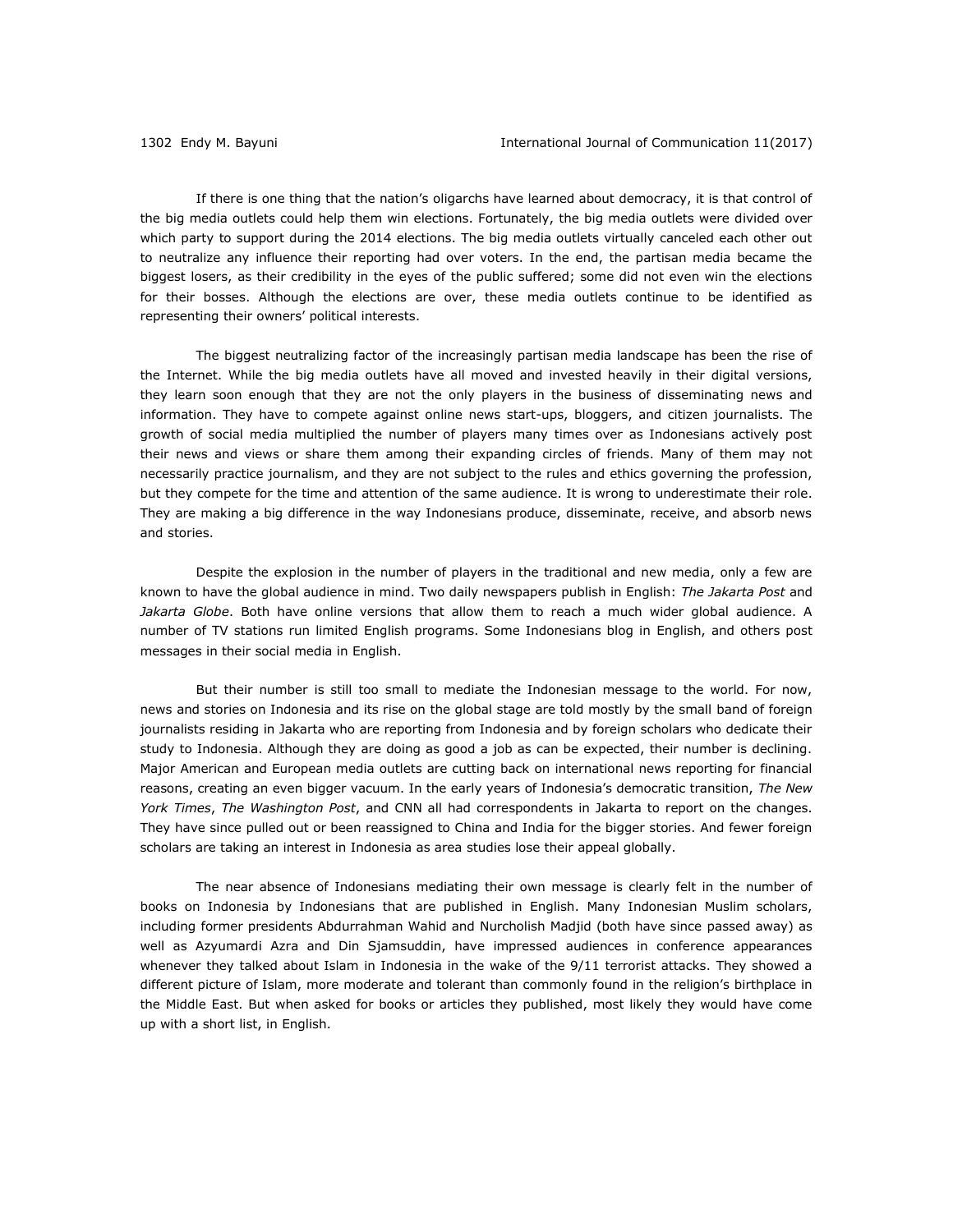When the Arab Spring started in 2011, many in the Arab world and the West turned to Indonesia for lessons learned of how the largest Muslim-majority country in the world made the transition to democracy. They were disappointed at the short list of literature. The same thing happened after the tsunami hit Fukushima in Japan in 2011. Many scrambled for books on lessons learned and on how Indonesia had rebuilt Aceh after the earthquake and tsunami in 2004. They, too, were disappointed.

It is clear that Indonesians need to start mediating their own message. The political and social environments are already conducive in creating the necessary landscape for a vibrant media. What is still lacking is Indonesia's ability or desire to tell its own story. Mastery of languages and communication skills, including storytelling, could be the answer.

## **The Challenges of Mediating the Message in Indonesia**

Mediating the message in Indonesia more effectively involves overcoming two basic hurdles. First is mastery of language. And second is mastering effective communication skills or journalism—particularly in telling stories, not only to the home audience but, more important, to the global audience.

Language is a barrier not only in reaching out to the global community but also at home. Indonesia is home to more than 700 languages. While Indonesians have agreed on a common uniting language, most people, especially in rural areas, still speak their respective local tongues. This complicates the work of the media, particularly in print and television sectors. How do you reach out to the people when they effectively speak different languages?

The nation's founding fathers made an important decision in 1928, 17 years before they won independence from Dutch colonial rulers. They decided on Melayu, which for centuries was the lingua franca for people plying the inter-island trade in much of the archipelago, as the national language. They called it the Indonesian language in what later came to be known as Youth Pledge Day (One Nation: Indonesia, One Country: Indonesia, One Language: Indonesia). The language issue was a major concession that the dominant Javanese ethnic group made. They could have insisted on their language. After independence, Indonesian became the language spoken in government, in schools, and in the national media, although most people continue to speak their own local languages.

Historians agree that the political decision on one unifying language was crucial for a nation with diverse ethnic and linguistic groups. While it helped to forge a common national identity, it is an evolutionary process that takes time. More Indonesians today speak the national language than when Indonesia became an independent nation in 1945 since people grow up with it, speak it at school and at work. But many revert to their local language as soon as they return home. Almost every Indonesian today is bilingual, and the national language for many is not their first.

Compared with China and India, which have histories going back millennia, Indonesia is a young nation with its known recorded history dating back only a few hundred years to the Hindu–Buddhist kingdoms of the eighth century. Even the name Indonesia was a political invention of the early 20th century that became a rallying point as people in the various islands in the archipelago ruled by the Dutch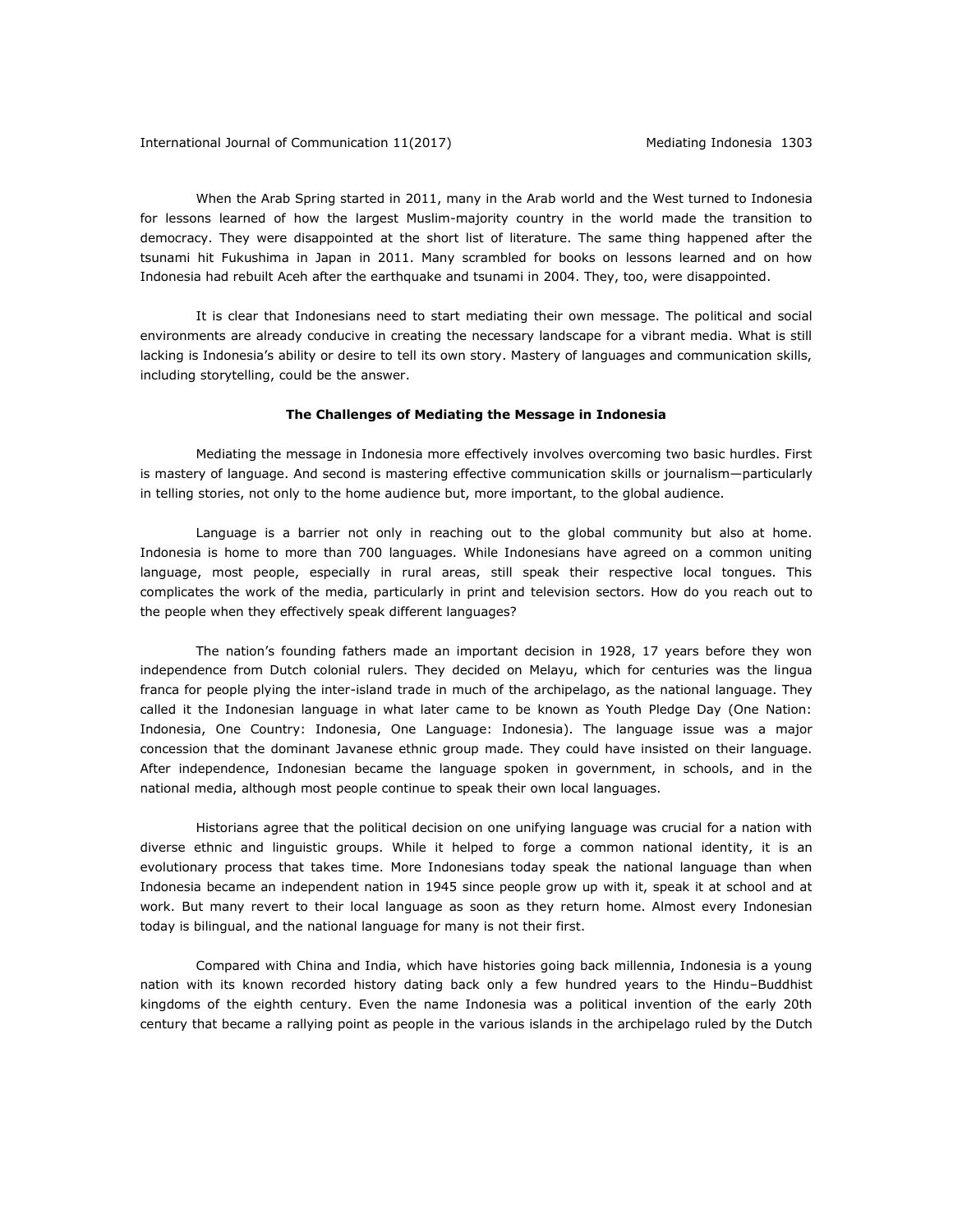East Indies fought for independence. Language became an important unifying factor, but it has also made effective communication that much more difficult. For most Indonesians, it means having to learn a completely new language.

Any newspaper publisher will claim that poor reading habits among Indonesians is one of the major factors explaining why they aren't selling more copies. Indonesia's largest selling daily, *Kompas*, sells between 400,000 and 500,000 copies a day nationwide—a small circulation for a newspaper in a country with more than 250 million people. TV networks are in a much better position, but the media liberalization after 1998 saw the rise of many new local TV stations serving their own communities, and some using their own languages.

Reaching out to the audience is only half of the story. The other half is mediating and crafting the message itself, particularly in writing skills. Language talent, whether Indonesian or foreign, is in short supply. Major newspapers have difficulties recruiting young college graduates with the most basic writing skills. They go to considerable lengths in training them to write. This is changing with the freedom that encourages creativity and energy and with the Internet, which has raised the number of players mediating the message. Indonesians are increasingly telling their own stories in ways never seen before and reaching out to more audiences at home.

The next target is the global audience, and this requires mastery of English and other major foreign languages. Ironically, the staunchly anticommunist Suharto regime banned the use of Chinese language for more than 30 years, so many ethnic Chinese Indonesians grew up never learning or speaking the language of their ancestors. Now, with the rise of China as a global economic power, young Indonesians are scrambling to learn the language.

In addition to mastering languages, Indonesia needs to address its shortcoming in communicating messages more effectively, in telling stories. In the media profession, this means more training for journalists to meet international standards.

Journalism is evolving with the changing social and political environments, but not as rapidly as it should. The explosion in print publications and broadcasters after Indonesia liberalized the media sector has not been accompanied by a corresponding growth of journalism schools. Most media institutions run their own training facilities, often at the risk of having their most skilled and trained journalists being poached by competitors.

The shortage of skilled and experienced journalists has meant putting junior journalists with little experience in charge, with all the consequences for bad journalism. The increasingly competitive media environment, now more competitive than ever with the Internet, adds pressure on the profession.

The Press Council, which deals with public complaints, sees more than 500 cases each year; many are legitimate grievances from people being poorly treated or portrayed by the media. The Council does not have executive power and only recommends errant media to redress the complaints, such as issuing a public apology and giving victims their right of reply in the media as required under the press